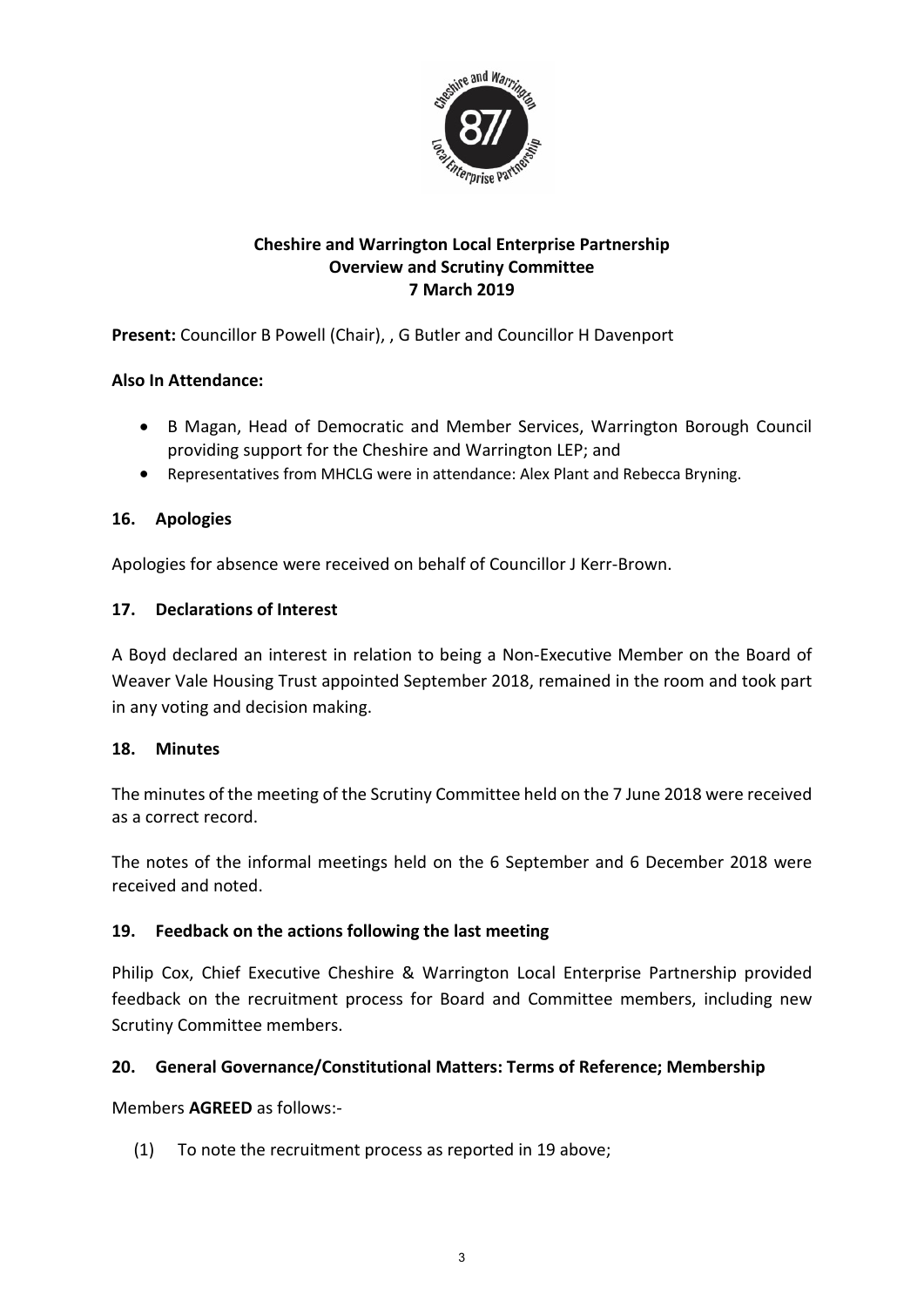- (2) That the Scrutiny Committee take ownership and responsibility for the Terms of Reference and work programme of the Committee;
- (3) That the quorum should remain at four;
- (4) That the number of representatives on the Committee be increased from six to eight;
- (5) That the additional two representatives to be included on the Committee be drawn from business intermediary groups and that the groups chosen should represent the spectrum of large, medium and small/micro sizes of business;
- (6) That the change in membership be reported to the next LEP Economic Prosperity Board (on which the 3 LA Leaders sit) for comment and discussion;
- (7) That the date of meetings the Committee be more close aligned to the timetable for significant LEP activity such as budget development, the production of key plans and strategies and the monitoring of major programmes: the dates being as follows: 6 June; 5 September; 5 December 2019; and 5 March 2020;
- (8) That the three local authorities be invited to nominate two substitute Members each for the public sector appointments;
- (9) That the terms of office of appointees be lengthened;
- (10) That the local authority representatives be requested to brief any substitute required to serve, as necessary;
- (11) That appointees may, if they so wish, serve for a period of two consecutive terms of office, subject to the usual appointment arrangements; and
- (12) That representatives who are unable to attend for two consecutive meetings without reasonable cause should be disqualified

### **21. Draft Local Industrial Strategy**

The Committee received a progress report from Philip Cox, Chief Executive Cheshire & Warrington Local Enterprise Partnership. The progress report covered the following key areas:

- Journey so far;
- Local Policy Context;
- Our approach to the LIS
- Economy and Productivity and Overall Productivity;
- Spotlight on the super strength specialism: manufacturing, energy & environment, life sciences;
- Bringing finance and business service to the forefront;
- Unlocking the potential of the logistics and distribution sector;
- The five foundations of productivity: ideas, infrastructure, business environment, place, people;
- The clean growth grand challenge;
- Supporting UK development of other grand challenges; and
- Potential priorities for growth.